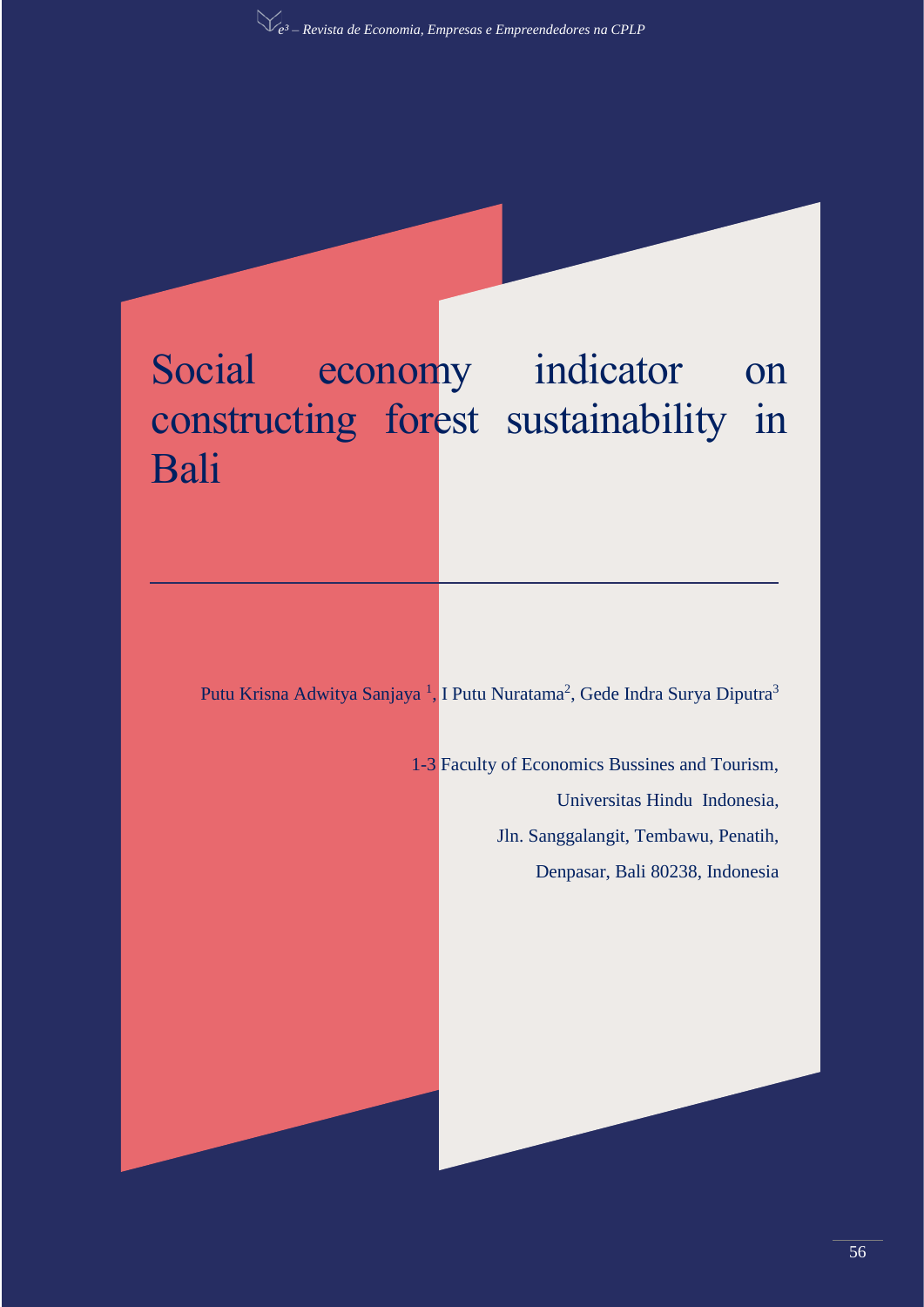#### **Abstract**

Forestry issue has ever been discussed in conference of United Nation Framework Convention on Climate Change about deforestation that happens because industrialization that oriented toward economical growth and ignores environment aspect that can cause global warming. In Bali, sustainability has been a pplied since long time ago. It can be proved by the existence of tumpek wariga that makes an appreciation respect directly to the plants is an embodiment of environmental sustainability as a manifestation of local wisdom. This is insufficient remember the fact that the condition of Bali's forests has been distorted. This analysis aims to know the simultaneous and partial influences and the most dominant determinants affecting forest sustainability. Within the lifetime data and analysis of adaptive partial adjustment model double log, this analysis found the fact that simultanousely and partially Domestic Product Regional Bruto, the amount of citizen, regional autonomy policy and forest sustainability condition on previous year has significant influence toward forest sustainability during the period of this analysis. The amount of citizen variable is the most dominant variable toward forest sustainability because it obtains the highest standardized of coefficient data of 0,292. Based on the analysis, result and discussion, forest have to be well maintained, conserved and utilized in balance for all the people prosperity in current generation and for the sake of next generation. Correct management needed for development sustainability especially in long-term capacity through internalization and negative externalization which caused by economical development

**Keywords:** Domestic Product Regional Bruto, The Amount of Citizen, Regional Autonomy, Local Wisdom, Partial Adjustment Model.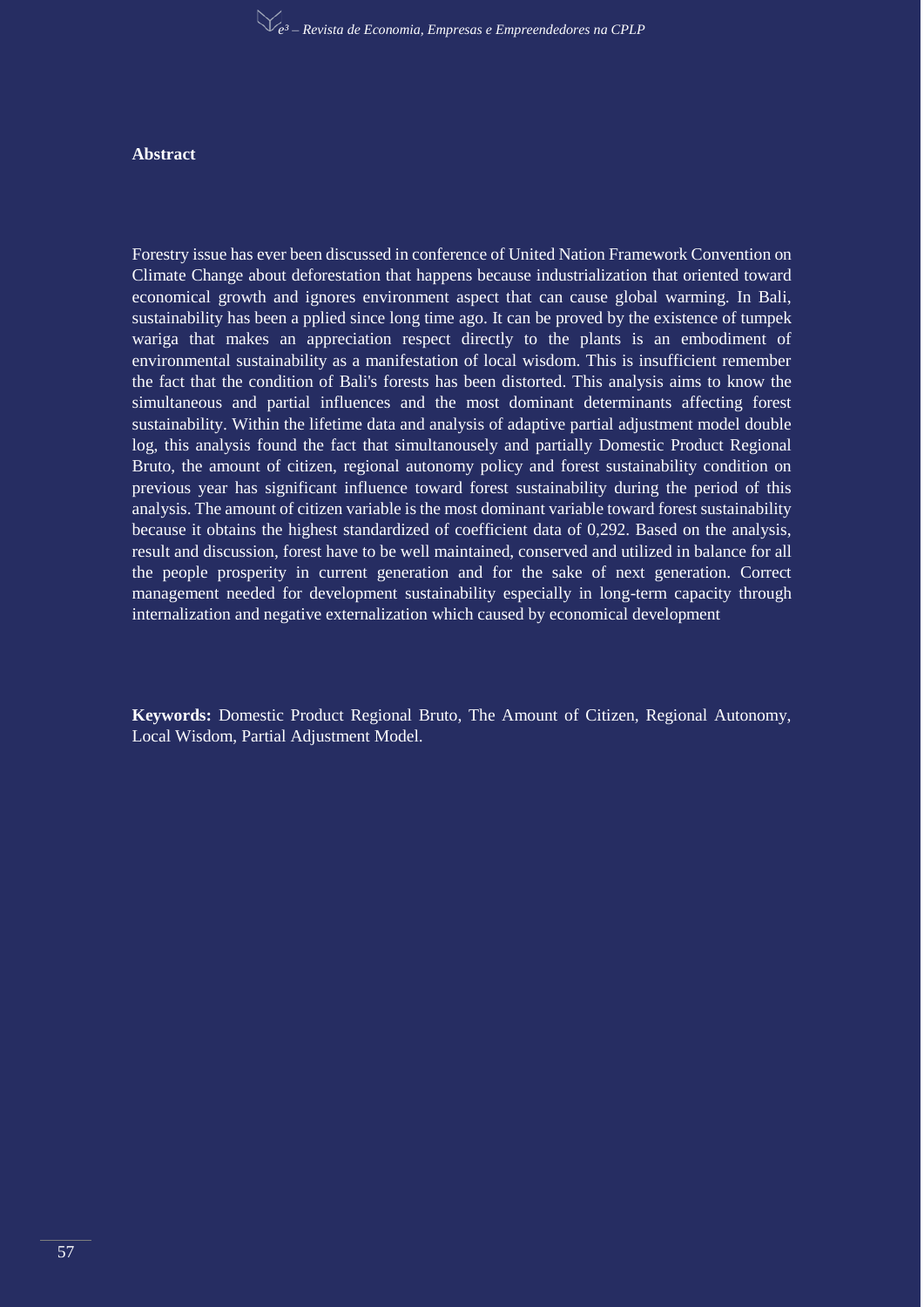# *1.*

# *Introduction*

atural resource is environment important aspect. Human live and grow within the benefit of natural The value of the search as a environment<br>
important aspect. Human live and<br>
grow within the benefit of natural<br>
resources around them such as land, water, air, flora, fauna, microorganism, mineral and energy (Sikor et al., 2010). On the issues od global warming which causes world limate change, natural resource factor especially forest become the main focus to reduce the effect of global warming (Sunderlin et al., 2014). Thus, it indicates the important of forest for human life. Forest has various function based on economical development, which forest was free sector back then.

In Bali, the topic of environment rescue had been an old heritage since long time ago. It can be shown by the existence of particular ritual which called *tumpek wariga sebilang enem sasih* that has a purpose to appreciate the existence of flora which indirectly becomethe source of environment conservation. Besides, through the concept of *Tri Hita Karan,* an orientation of concept on human relation with other human, environment and God become an important issue from the old day until now. In Bali tradition, there is a place called *alas angker* to regularly maintain Forest Sustainability, and there is also *pakelem* on forest or mountain. Total forest are of Bali is 130.686.01 hectares it divided on 8 district and city, except Gianyar district which has no forest at all. Those forest is 23,20% from total area of Bali (Badan Pusat Statistik Provinsi Bali, 2013)

| Tabel 1 Total Area of Forest on each district 2019 |  |  |  |  |  |  |  |  |  |  |
|----------------------------------------------------|--|--|--|--|--|--|--|--|--|--|
|----------------------------------------------------|--|--|--|--|--|--|--|--|--|--|

| <b>City/District</b> | <b>Total</b> | <b>Total</b> |                          |                 | Percentages of Forest compared to total area |
|----------------------|--------------|--------------|--------------------------|-----------------|----------------------------------------------|
|                      | Area (ha)    | Forest       | <b>District</b>          | <b>Province</b> | <b>Forest Province (%)</b>                   |
|                      |              | (ha)         | $($ %)                   | $($ %)          |                                              |
| Jembrana             | 84.180       | 42.156,27    | 50,08                    | 7,48            | 32,26                                        |
| Tabanan              | 83.933       | 9.969,15     | 11,88                    | 1,77            | 7,63                                         |
| Badung               | 41.852       | 1.779,87     | 4,25                     | 0,32            | 1,36                                         |
| Gianyar              | 36.800       |              | $\overline{\phantom{0}}$ |                 |                                              |
| Klungkung            | 31.500       | 1.048,50     | 3,33                     | 0,19            | 0,80                                         |
| Bangli               | 52.081       | 9.341,28     | 17.94                    | 1,66            | 7,15                                         |
| Karangasem           | 83.954       | 14.220,23    | 16,94                    | 2,52            | 10,88                                        |
| Buleleng             | 136.588      | 51.436,21    | 37,66                    | 9,13            | 39,36                                        |
| Denpasar             | 12.398       | 734,50       | 5,92                     | 0.13            | 0.56                                         |
| Provinsi Bali        | 563.286      | 130.686.01   |                          | 23,20           | 100.00                                       |

Sumber : *Dinas Kehutanan Provinsi Bali, 2019*

Forest condition in Bali experienced a big pressure by the distruction of forest safety, it reduce the area of forest and improve critical land of Forest in Bali, which influence the macro climate condition in Bali by improved the heat of weather, and the lack of water in water resources because tere are many forest distructed in Bali. This distruction caused by several factors, such as forest other function as people living area and human irresponsible action which caused a wild fire on forest. It also can be caused by illegal logging and forest product illegal taking.

One of important factors that have to be faced to create further development is how people

should rescue their environment without sacrifice economical development and social justice (Blowers, 1993). For several people, further development of forest related to economical development and how to looking for a way to improve an economical condition for long-term without spending any natural resources. Successful economical development will improve people ability to protect their environment. Economical development of an area is another type of effort to improve human life. Indicator that can be used to understand an economical condition of area is the development of Domestic Product Regional Bruto and each capita value development of an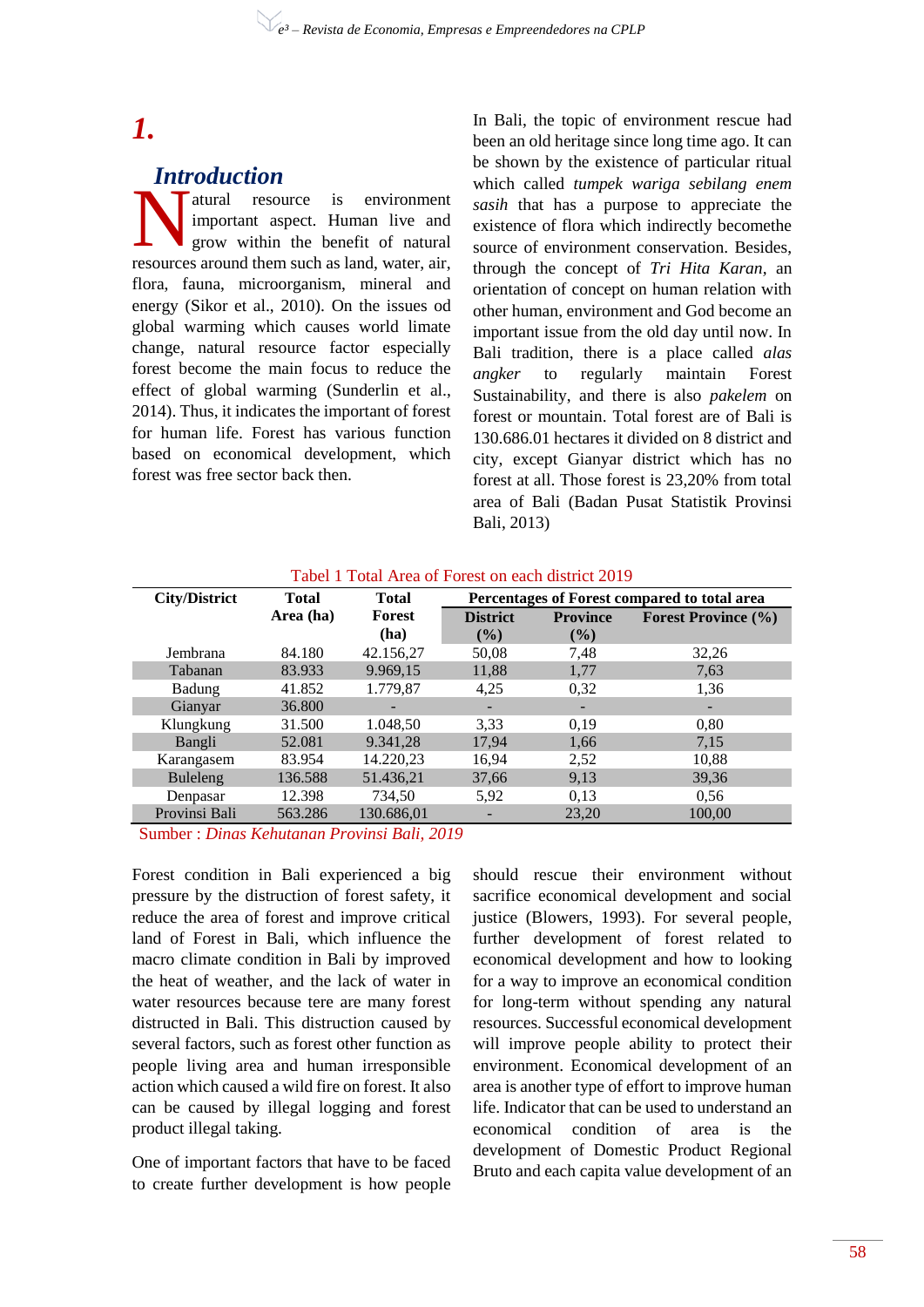area (Sanjaya, 2018). Increasement of people growth and people economical condition become the pressure toward natural resources increase as well. The increasement of people growth demand people to improve their basic needs and superior needs. This need improvement makes human within allhis roles and capacity used natural resources potential and environment as practical strategy on fulfilling their needs. This motivation and exploitation of resource will obtain a big impact on natural resources demand and environment. Furthermore, it will be more impactful if there is a regional autonomy regulation which has double knife system that carried out to improve people social life based on the culture in the other hand, it will destroy the environment conservation.

As one of development strength, Forest Sustainability need to be correctfully maintained, petantially improved on it qualities (Subandi, 2016). Bali has inheritaed program of environment conservation since long time ago. It can be proved by the existence of *tumpek wariga* ritual every sixth month on Bali calendar and the implementation of *wana* 

# *2.*

# *Research Methodology*

The data used here, is secondary data which has obtained during 1993 to 2019. Argumentation used from 1993 as the first year of data, the amount of earliest requirements in data testing, while 2019 is the lattest year that exist based on the data. Another data sources in this analysis is primary data and another secondary data. Primary data comes from the result of *adjustment* publication and the description by other related instances, arranged interview with the informant such as government towrd the organization of regional instrument such as: Statistical Main Instantion, Development Plan and Regional Development Instantion, Environmental Instantion, Forestry Instantion, Stakeholders, Bali Environmental Facilities, Bali Greenpeace Committee. Another secondary data taken by Domestic income regional bruto which obtained from the official publication of mainstatistical

*kerthi.* Those ritual still not enough to prevent environment distruction remind that Bali forest also had distortion of safety, the area of forest reduced, and critical land in forest area increased. Furthermore, the development of social economy indicator has brought a big influence toward forest preservation. Therefore, it need scientific knowledge related to Forest Preservation which expected to become the basic knowledge of making policy, thus, *sawala* of economic social justification will not be crucial issues toward environment. This is the new concept of this analysis, which is supported by empirical data, contributing social variable, developing the concept of *dummy variable* and using an analysis model of *Partial Adjustment Model* (PAM). Moreover, this analysis become an urgent analysis because it has a purpose to analyze the influence of Domestic Product Regional Bruto, the amount of citizen, regional autonomy and Forest Sustainability in previous periode simultanousely and partially, and it has a purpose to understand what kind of variable that dominantly influence the Forest condition in Bali.

institution of Bali, Forestry institution of Bali and the detail will be included: the data of total forest area and the amount of forest that has been distructed by forestry institution sand the data of people which obtained from BPS publication of Bali.

This research used interpretation of Forest Sustainability which counted the forest that has no distruction. This research used and application of econometric dynamic model *Distributed Lag* within the technique of *double log* on Forest Sustainability of Bali was carried out by computer application *software eviews 9.0* (Winarno, 2011). Before regression model testing, need to do the test toward data stationerity of time with stationerity test, cointegrity test, continued to basic assumption test (such as linearity test and normality test) then classical assumption test (multicolinerity test, heteroscedacity test and autocorrelation test) in order to make the model become *Best Liniear Unibiased Estimator* (Ghozali & Ratmono, 2017). Data analysis technique used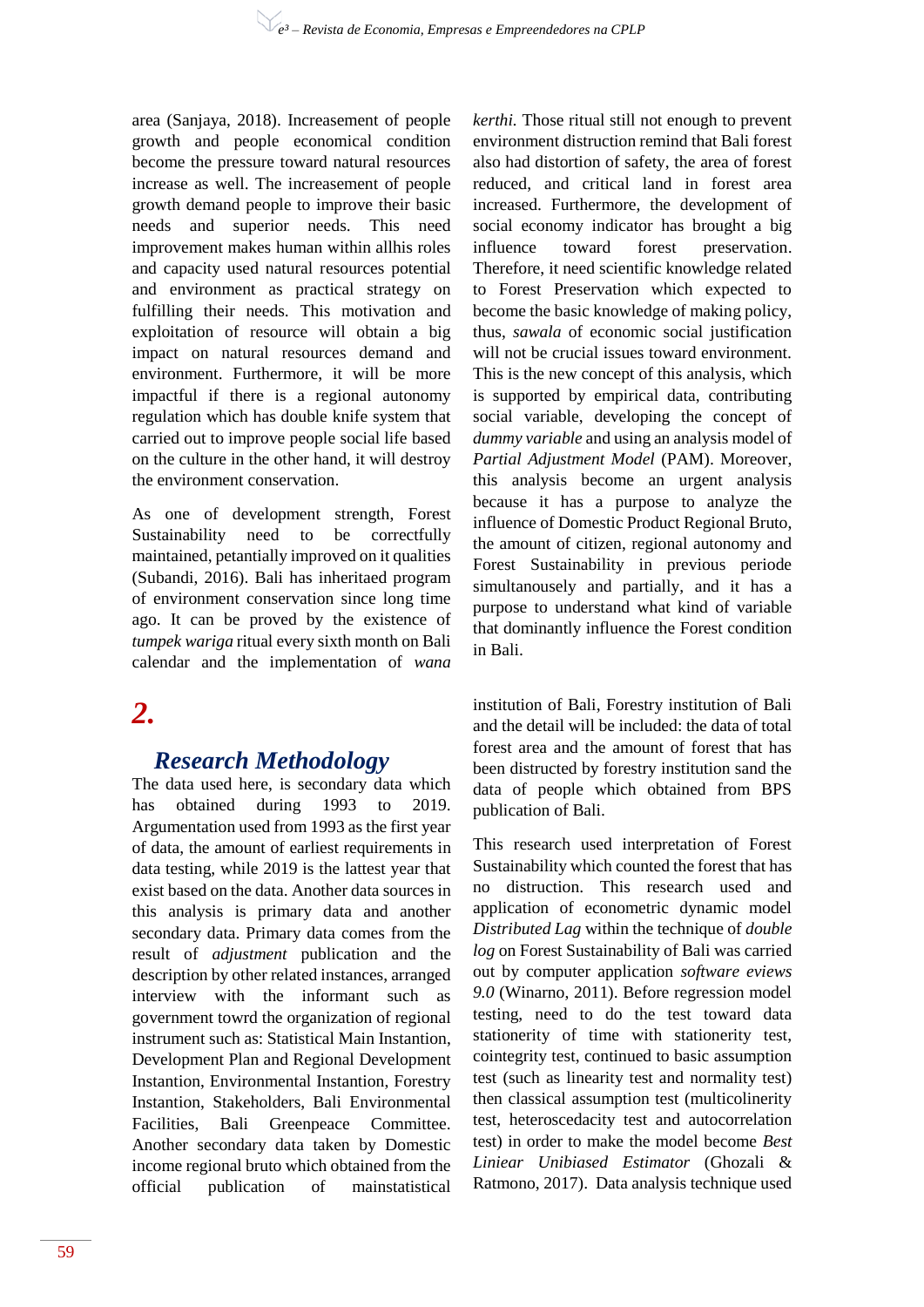here is regression analysis *Linear Partial Adjustment Model* within the method of *double log* to know the influence of independent

variable toward dependent variable, the ec=xample will be explained as below:

$$
LnY_i = \beta_0 + \beta_1 L_n X_{1i} + \beta_2 L_n X_{2i} + \beta_3 L_n X_{3i} + \beta_4 X_{4i-1} e_i.
$$
 (1)

Description :

| $LnY_i$                              | $=$ Forest Sustainability from 1993 to 2019 |
|--------------------------------------|---------------------------------------------|
| $LnX_{1i}$                           | $=$ Domestic Product Regional Bruto         |
| $LnX_{2i}$                           | $=$ The amount of citizen                   |
| $LnX_{3i}$                           | $=$ Regional Autonomy Policy                |
| $LnX_{4i}$ <sub>t-1</sub>            | $=$ Forest Sustainability in previous year  |
| $\beta_1, \beta_2, \beta_3, \beta_4$ | $=$ Coefficient Regression                  |
| $\beta_{o}$                          | $=$ Intersep                                |
| $e_i$                                | $=$ erorr term estimation                   |
|                                      | $=$ Observation $-$ i                       |
|                                      |                                             |

*3.*

*Result and Discussion* **3.1. Validity test** *Time Series*

The data used here need to get calidity test which include stationary test and cointeration test.

Stationer test

Stationer test used to know the characteristic of data in observation, where the data expected to have low variance that not really far from it means number.

#### Tabel 2 Stationer test result

| Variable                                                                | <b>ADF</b> Score                 |                                  | <b>McKinnon Critical Score</b>   |                                  | <b>Information</b>                                                            |
|-------------------------------------------------------------------------|----------------------------------|----------------------------------|----------------------------------|----------------------------------|-------------------------------------------------------------------------------|
|                                                                         |                                  | 1%                               | 5%                               | 10%                              |                                                                               |
| <b>Forest Sustainability</b>                                            | $-3.565$                         | $-3.724$                         | $-2.986$                         | $-2.632$                         | Stasioner in ordo $(1)$                                                       |
| <b>DPRB</b>                                                             | $-4.916$                         | $-3.724$                         | $-2.986$                         | $-2.632$                         | Stasioner in ordo $(1)$                                                       |
| People amount<br><b>Autonomy Policy</b><br><b>Forest Sustainability</b> | $-4.726$<br>$-5.000$<br>$-3.494$ | $-3.724$<br>$-3.724$<br>$-3.737$ | $-2.986$<br>$-2.986$<br>$-2.986$ | $-2.632$<br>$-2.632$<br>$-2.632$ | Stasioner in ordo $(1)$<br>Stasioner in ordo $(1)$<br>Stasioner in ordo $(1)$ |

#### Sumber : Analysis Result, 2020

Based on stationer data test in table 2, it can be concluded that all the data currently in stationer condition. It can be seen by the ADF (Augmented Dickey Fuller) score which smaller than critical score of McKinnon on signification 5 percent.

#### 1)Cointegration Test

Cointegration test is important on developing model of econometric dynamic. Thus, the interpretation toward model will not be mistaken, especially for long-term analysis. Cointegration test result will be explained on table 3 that indicated how variable of foreign investment have cointegration with the entire independent variable. It can be seen by the valueof *Likelihood ratio* that bigger than critical value within the level of 5 percent.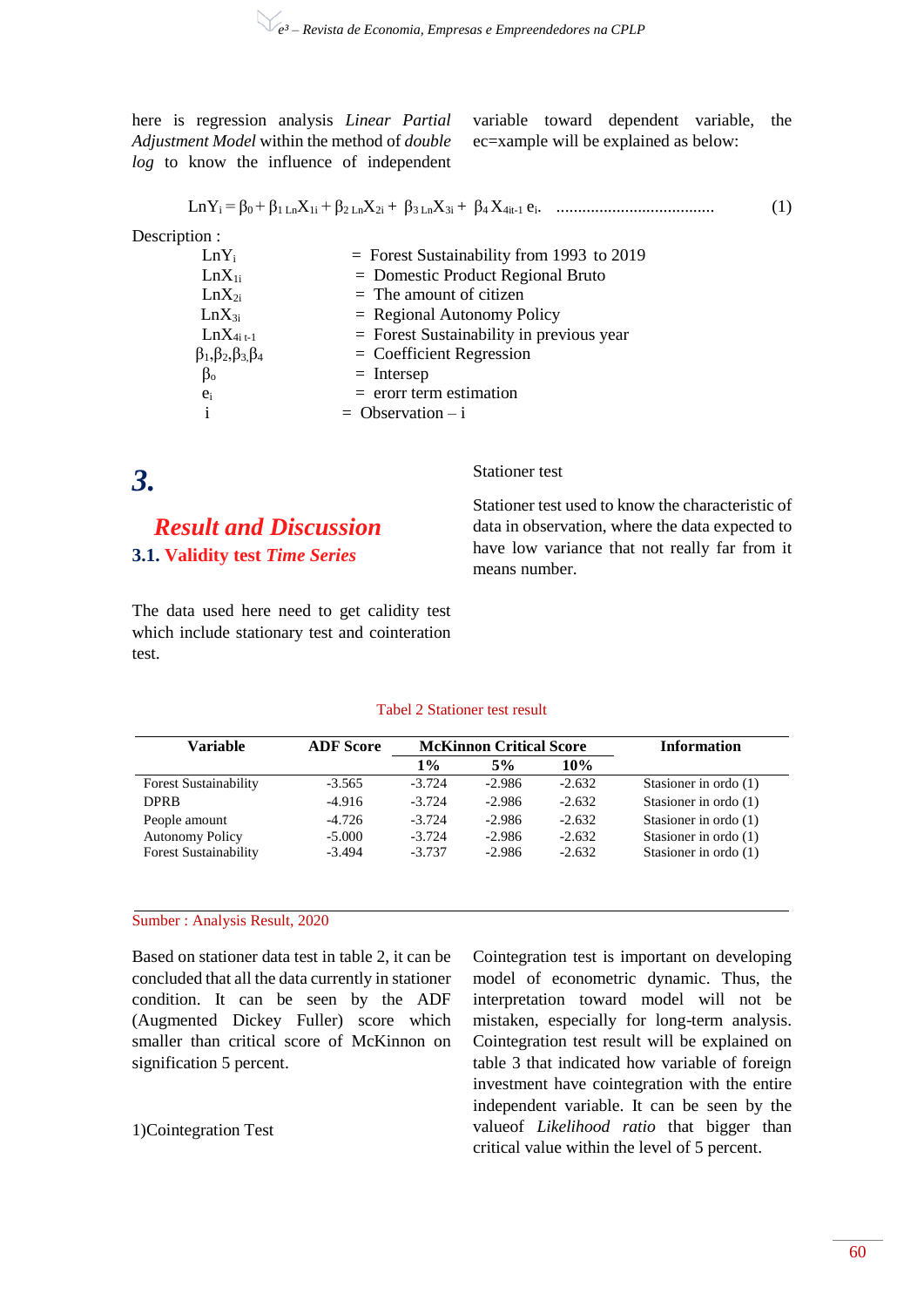| <b>Independent Variable</b> | Eigenvalue | <b>Likelihood</b> | <b>Critical</b> | <b>Information</b>  |
|-----------------------------|------------|-------------------|-----------------|---------------------|
|                             |            | Ratio*            | Value           |                     |
|                             |            |                   | 5%              |                     |
| <b>DPRB</b>                 | 0.478      | 16.589            | 15.49           | Interval lag 1 to 2 |
| The amount of citizen       | 0.286      | 19.930            | 15.49           | Interval lag 1 to 2 |
| <b>Autonomy Policy</b>      | 0.187      | 17.990            | 15.49           | Interval lag 1 to 2 |
| $Ln Yt-1$                   | 0.700      | 28.903            | 15.49           | Interval lag 1 to 2 |

Tabel 3 Cointegration Test Result by Johansen test between Forest Sustainability variable and each independent variable

Source : analysis result,2020

Information : \* *Likelihood Ratio* = *Trace Statistic*

#### **3.2. Classic Assumption Test**

1) Normality Test

Normality test has a function to test the significance between independent variable and dependent variable through t that will only be valid if it distributed reducial counted as normal (Wijarjono, 2015). This analysis using the model of Jarque-Bera (J-B) compared J-B with it probability. Based on the data processing, it is known that Jarque-Bera value is 1205 with probability level of 0,547 which means probability value is more than the actual level used (5 percent). This means that the data has been normally distributed.

#### 2) Linerity Test

Linerity test used to observe whether the variable of this analysis has linear correlation or not significant. Linearity test of this analysis used Ramsey test, which comparing the significant value with actual level used (5 percent). It indicated the probability score of 0,246 and it is bigger than the actual level which is 0,005 which means estimated specification model is linear within trust level of 95 percent.

#### 3) Multicollinearity Test

Multicollinearity test in this analysis done within Klien test model which compare lower cases (correlation between each independent variable) if  $R^2$  y Xi, Xj ....Xn > r<sup>2</sup> Xi, Xj ....Xn thus, there are no multicollinearity happen in this analysis. based on the test output, it is explained that double coefficient linier determination value ( $R^2 = 0.989$ ) bigger than

coefficient determination result of all regression auxillary for domestic product regional bruto (0,905), the amount of citizen (0,967), regional autonomy policy (0,814) and Forest Sustainability in previous year (0,981), it can be concluded that there is no multicollinearity problem inside the model.

#### 4) Heteroscedasticity Test

Heteroscedasticity test has a purpose to observe is there any unbalance variance inside the model of one observation to another observation. In this analysis, Heteroscedasticity was done by using the model of Harvey test that compared the probability value and it actual level used. Probability value has to be bigger than probability significance of 5 percent to make the model indicated as has no Heteroscedasticity. This model obtained 0,354 for variable domestic product regional bruto, 0,201 for variable of the amount of citizen, 0,953 for variable regional autonomy policy and 0,081 for variable Forest Sustainability in previous period. It can be concluded there are no heteroscedasticity problem of this model.

#### 5) Autocorrelation Test

This analysis used Langrage multiplier test to analyse if there is any autocorrelation problem of this analysis or not. This model obtained the value of Obs\* R Square 0.230 bigger than the actual level of 5 percent, it means that this model did not contain autocorrelation problem.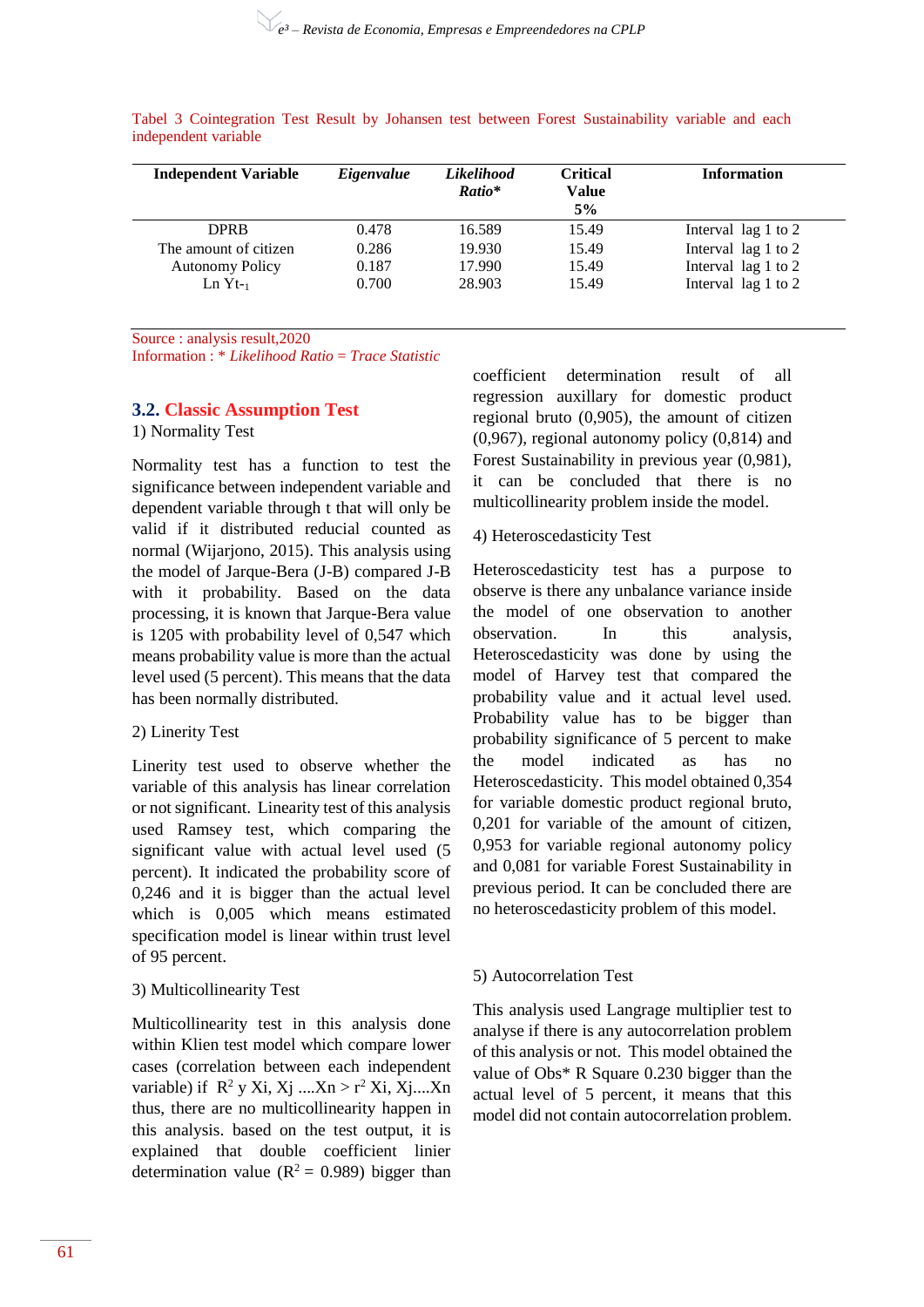**3.3. Distributed Lag Estimation Result**

In this part of analysis, the model used is econometric dynamic distributed lag within the support of software Eviews 9.0. This analysis model has a purpose to understand the influence of domestic product regional bruto, the amount of citizen, regioanal autonomy policy and Forest Sustainability in previous year toward Forest Sustainability in Bali 1993 to 2019, whether it simultanousely or partially. The summary of data analysis result using Eviews 9.0 can be seen on table 4 below.

Table 4 The estimation of Bali Forest Sustainability in 1993 to 2019

| Variable               | Coefficient | t Statistic             | <b>Sig</b> |
|------------------------|-------------|-------------------------|------------|
| <b>DPRB</b>            | 0.047       | 2.712                   | 0.044      |
| People                 | 0.064       | $-3.068$                | 0.027      |
| <b>Autonomy Policy</b> | 0.013       | 1.632                   | 0.042      |
| Forest $_{t-1}$        | 0.053       | 4.208                   | 0.034      |
|                        |             |                         |            |
| $Constant = 11.762$    |             | $F$ Statistic = 517.270 |            |
| R Square = $0.989$     |             | $\text{Sig} = 0.000$    |            |
|                        |             |                         |            |

Sumber : Analysis Result, 2020

# **3.4. The Influence of the entire variables for short-term capacity**

Simultanousely, all the included variable such as Domestic Product Regional Bruto, the amount of citizen, regional autonomy policy and Forest Sustainability has positive and significant influence toward Forest Sustainability in 1993 to 2019. Statistc test result showed that significant has been reach the actual level of 95 percent. Economcal growth is a process, not just temporary description of current economical condition. Regional and sectoral development should be done together in order to make sectoral development in every region can be implemented based on it potential and regional priorities. Domestic Product Regional Bruto is the amount of additional value of every ussines and services area of a region, applied the entire amount of goods and services produced by every economic unit. Every country has been agreed that to measure economic prosperity of a nation, the indicator used would be related to the value of product national bruto each capita (Suparmoko, 2016). Higher the amount of Product National Bruto (PNB) each capita, thus the more prosperous a nation is. However, the latest development of balance organization concept to obtain the indicator of nation

prosperity needs to be calculated by depreciation of natural resources and environmental degradation. Development policy that has a knowledge of environment, it needs a policy that include enabling policy (Prabowo, Bachri, & Wiwoho, 2017) Is it being realized or not, the era of decentralization, Indonesia developmental thinking has been moved from justice and balance to centralization governmental system. Related to the increasement of citizen, there will be higher demand of goods and services to fulfill their daily needs. The increase nuber of goods and services will need more natural resources to be producted. High growth of people can cause natural resources degradation because there are many forest area will be used as people living place. The relation between the amount of citizen, economical growth, and environmental resources can be simply described by how people will develop, their economical condition will develop, and the demand of good and services also increase to maintain the level of people live in a nation. However, if this demand of product needs increased, natural resources will experiences degradation, besides within the economical development, environmental pollution will be increased. Furthermore, it can be concluded economical development will caused two sides of effect, positive effect will be related to human life,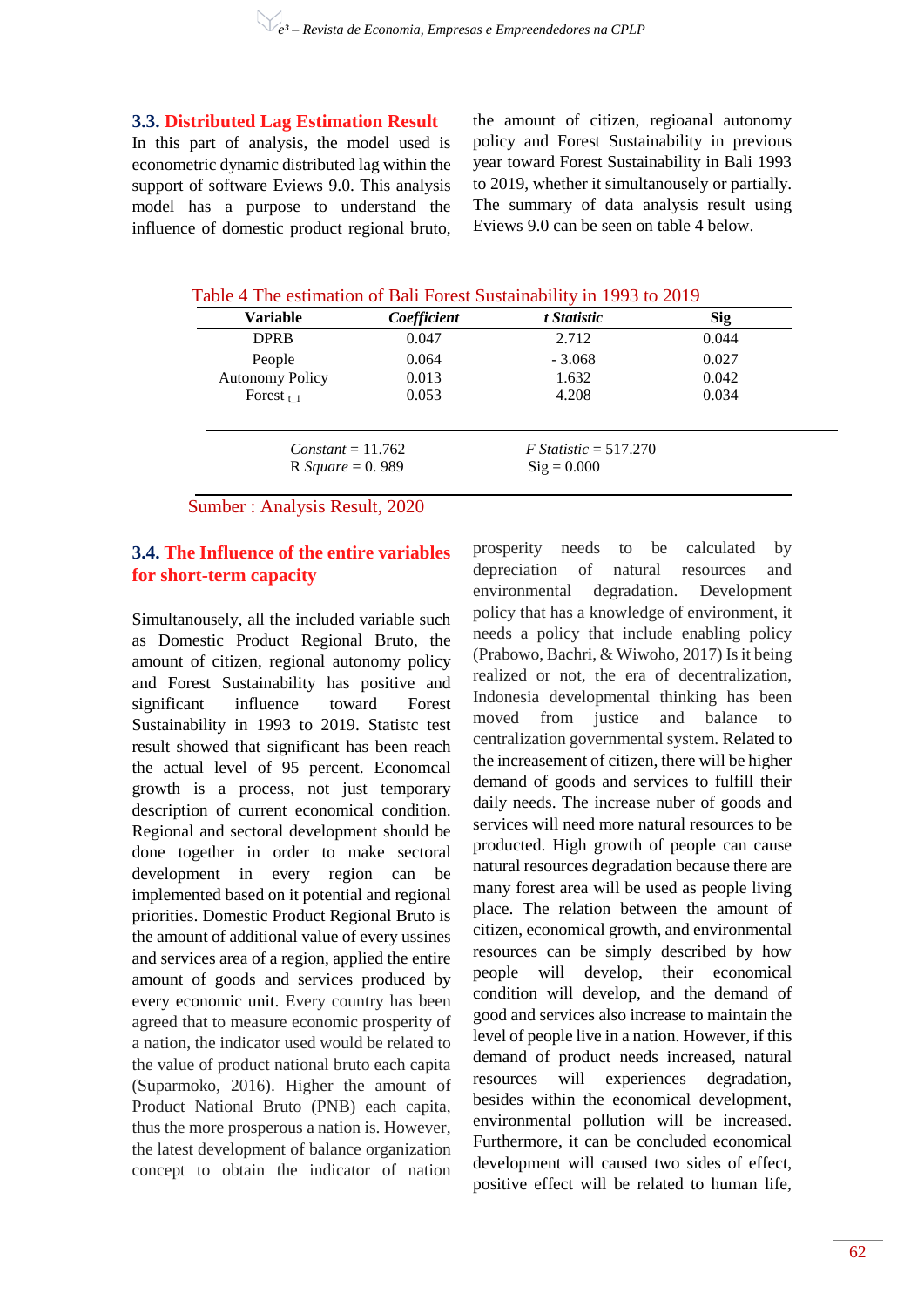there will be much value of goods and services, people will easier to obtain their daily needs. In the other way, negative effect will influence an environment. There will be much pollution, and natural resources will be decreased.

## **3.5. The Influence of Domestic Product Regional Bruto toward Forest Sustainability in Bali 1993-2019**

Coefficient estimation value of Domestic Product Regional Bruto (DPRB)  $\hat{\beta}_1 = 0.047$ It means that domestic income regional bruto has increased for a thousand, thus, Forest Sustainability in Bali will be increased for 0,047 percent within the other independent variable include as constant. It applied for the opposite; if the domestic income regional bruto decreased for a thousand, thus Forest Sustainability will e decreased for 0,047 percent within the assumption of other independent variable is constant. This analysis obtained a result of significant and positive influence between Regional income toward Forest Sustainability in Bali. This is in line with the analysis of Panto (2003) which showed that Forest nd it various kind of function happen not only economical side but also environmental side that has very important role on development process. Related to the analysis of Simon Kuznets regarding environmental conservation has an influence toward economical development which theoretically emergence the theory of Environmental Kuznets Curve (EKC). This theory explained regarding the development of technology, developing country tends to experience natural resources degradation while developed country, did not experienced any natural resources degradation even if they followed by the development of technology. Based on that finding, the curves for Environmental Kuznets Curve is reversed U letter (Gupito, 2012) The right method to reduce the unbalance between growth and economical development toward environmental quality is to develop an economical growth based on environmental knowledge and appy the concept of sustainable development. Economical development within

environmental based is a sustainable development concept which is not only concern on short-term capacity but also have a concern for long-term capacity and future oriented that consider about the balance between economical development and environmental conservation which is indicated by zero sign of social distruction and natural distruction (Gupito, 2012). Therefore, economical development based on environmental knowledge is one way to solve the problem on natural distruction during economical development in several developing countries.

### **3.6. The Influence of amount of citizen toward Forest Sustainability in Bali 1993-2019**

Coefficient estimation value of total citizen  $\hat{\beta}2 = 0.064$  It means that if the amount of citizen increased by million, therefore Forest Sustainability in Bali will increase 0,064 percent within the assumption of another independent variable is constant. Dynamic between people development and deforestation is not a novel issue, several studies claim that people development is the caused of defosteration in Indonesia (Hosonuma et al., 2012; Margono et al., 2012). This case make sense because the amount of citizen in Indonesia almost 250 million people in 2013 within the high population rate, 1,7 percent each year (BPS Data, 2018) Citizen is the main factor of Forest Sustainability. Rin line with the analysis of Krisna et, al (2018) that human live together with the environment including forest. Most cases indicated that many people used forest at their house, and it threatens forest sustainability. However, people in Bali are different; they are tends to get along well with nature ad forest. There are many people in Bali who has a place close to the forest, but they not tried to harm it forest, they tried to maintain the forest sustainability and living under natural balance. Related to people traditional culture, Bali live within the term *Tri Hita Karana* means there should be a balance of relation between human and their environment. In Hindu religion, they havea belief that balance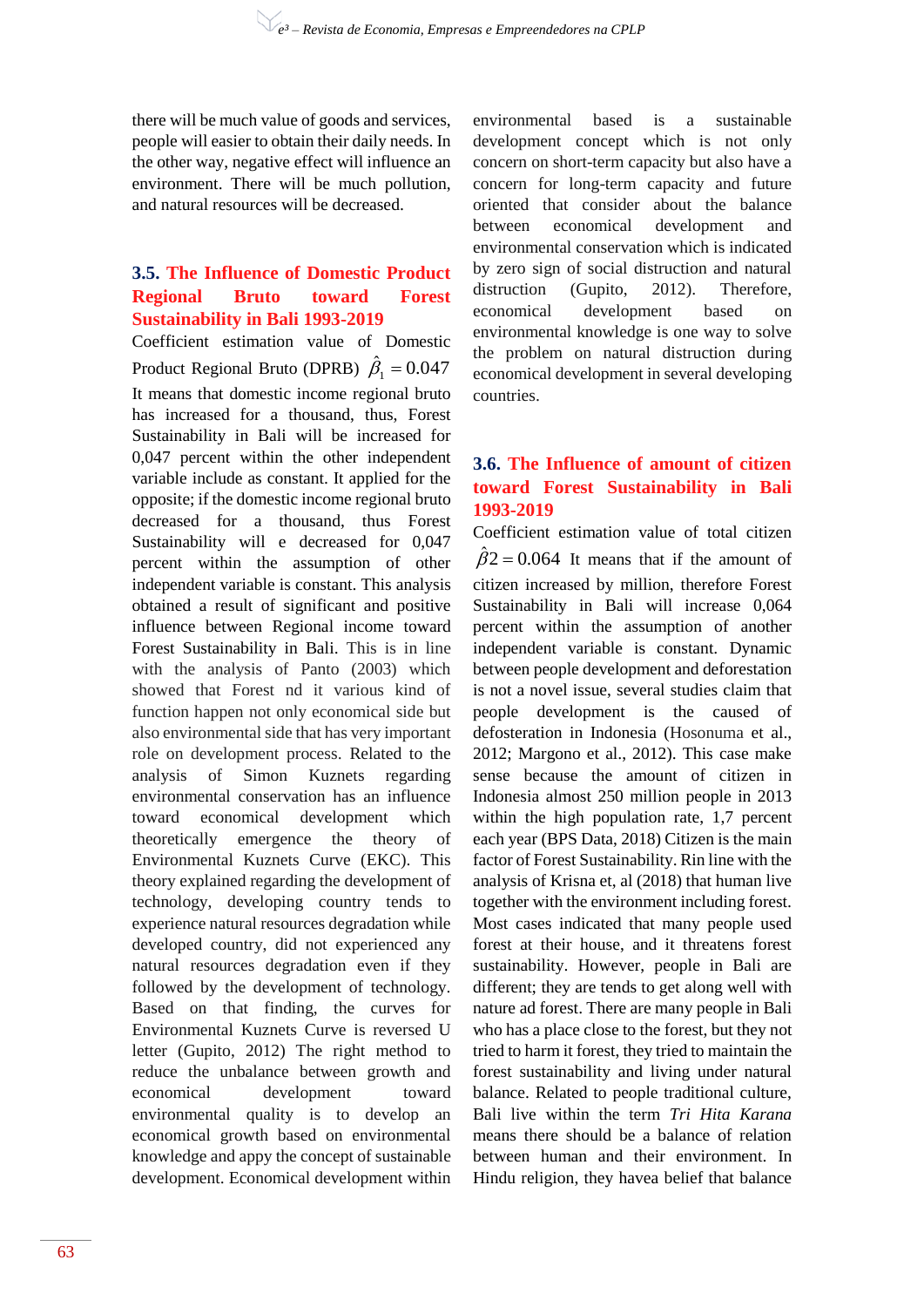between human and environment should be obtained by human effort on religious action and ritual for environment God. A research by Sunderlin & Resosudarmo (2014) supported that people high rate population will cause the demand of new land, whether it for place to stay or for economical activities, Forest area become the main target of this demand. However, the opinion of population as the only cause of forest degradation is not totally right. Many other aspects behind the high population growth that contribute to deforestation need to be explored further. Basically, on interpreting causality correlation between human and environment based on Vedas (scripture) and Hindu basic framework called *Tattwa, Susila*  and *Acara. Tattwa* thought provide a deep philosophical thinking regarding it main belief and forestry concept. *Susila* thought is a framework to behave based on norm, and *Acara* is a framework to connect oneself with *Ida Sang Hyang Widhi Wasa* within the traditional ritual as it basic law. Whoever and whenever it is, human purpose of life is to obtain physical and spiritual happiness. Hindu holy people formulated their life purposes withi *Moksartham Jagadhita Ya Ca Iti Dharma.* More detail, they believe there are human life purposes which called *Catur Purusa Artha (Dharma, Artha, Kama, Moksa)*  and three main causes of happiness called *Tri Hita Karana (Parhyangan, Pawongan, Palemahan)* which contain the principle of regional development in Bali. To manifest those purposes of life, Hindu taught four lifestyle called *Catur Marga* which contain of *Jnana* (wise thinking), *Karma* (work based on norm), *Bhakti* (full of love) and *Yoga* (discipline life). It should be realized that the environmental burden in supporting development will be heavier and harder. Natural harmonization will be more real and quite fast to reach an irreversible point if people did not become friendlier toward environment. If point of disharmony has reached a clear climax, the power of natural production will not be restored, and there will be misery. To be able to preserve the environment, it is necessary to raise public awareness, human have to be aware and no longer desire to conquer nature and its

surroundings. Utilization of natural resources must be based on policy of maintaining harmony and balance.

#### **3.7. The Influence of Regional Autonomy Policy toward Forest Sustainability in Bali 1993-2019**

Statistical analysis result of regional autonomy policy has been known that t value include as positive of 1.632 smaller than critical value t of 1.721.The results of the t test statistics for regional autonomy policy obtained a significance value of 0.042 which is smaller than the error rate  $\alpha = 0.05$  Thus, it can be concluded that regional autonomy policy did not has significant influence toward forest sustainability in Bali 1993-2019. Nowadays, forestry policy developments are experiencing ups and downs due to pressure from inside and outside the country. There are several problems regarding the forest which causes some new issues. Because forestry problems are not only about forest and land conversion but also about other elements such as social, economic, and even political conflicts. National strategy for forestry management until today still not able to met the clear vision and mission as a result of spatial planning that has not been completed Thus, it can caused further conflicts and problems. The impact of decentralization of forestry policies in the era of regional autonomy has generally not shown the expected results. The distribution of authority to local governments has caused the emergence of stigma and shifting mindset where it increasing local incomes is main priority when they obtain a great responsibility to manage their own regions without financial support from the central government to maintain their activities. In the other hand, unclear definitions of administrative authority and incomprehenve understanding among central government, province and district toward decentralization tend to be obstacles of regional forest development. Moreover, the authority for Regional government whether it from Mayor or Regent to make forest management licenses for private sector has made a significant contribution to regional efforts on increasing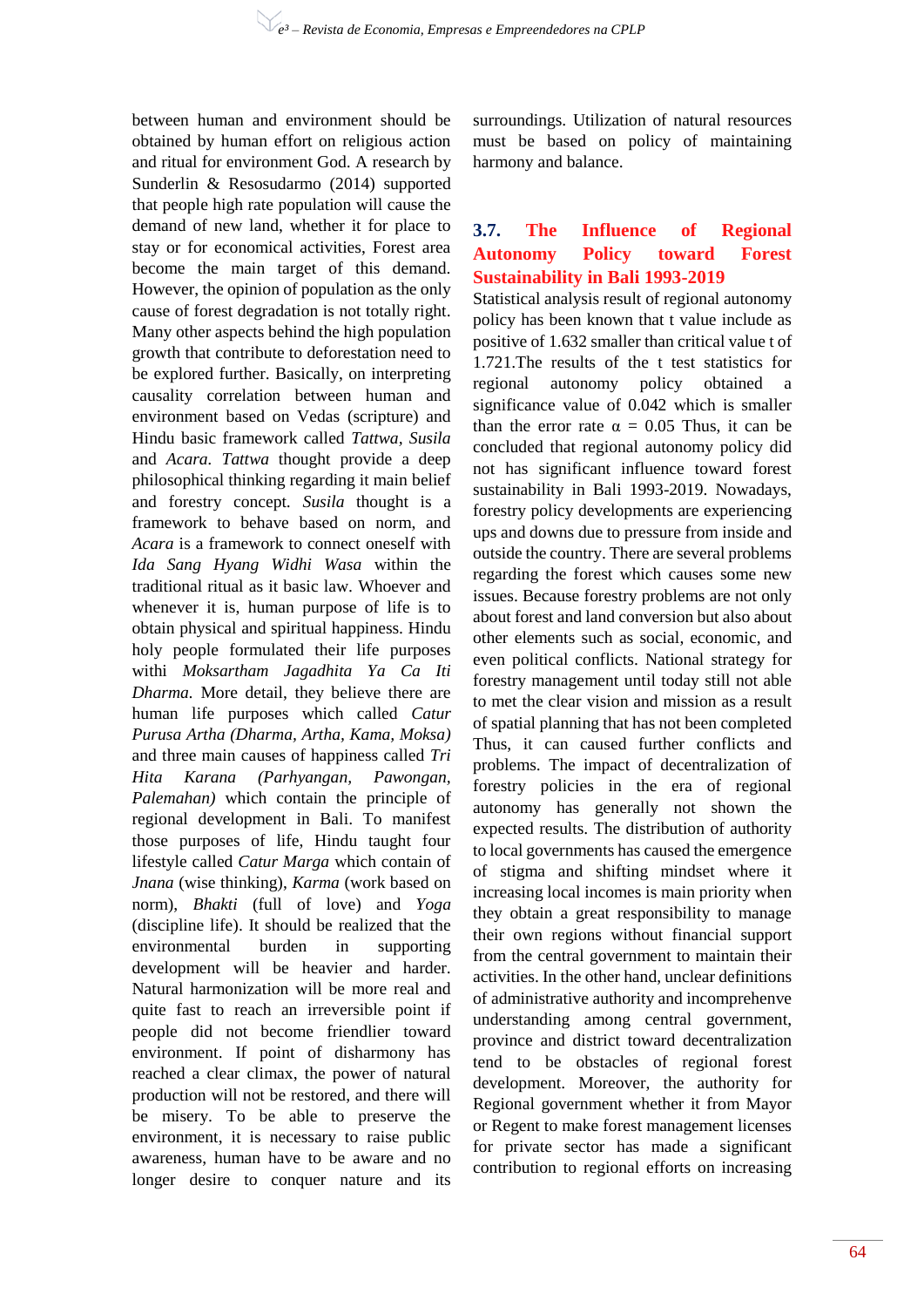Regional Original Income. However, as the arises concern regarding the extent of degraded forests due to forest exaggerated use that carelessly avoid the rules of sustainability and only concern with it economical benefits. Even though the local people is the main target of empowerment effort in the era of regional autonomy, in reality the local people has not received aby reasonable and sustainable benefits.

### **3.8. The Influence of Forest Sustainability in Previous year toward Forest Constancy in Bali 1993 - 2019**

Statistical fincing for Forest sustainability in previous year indicated that t value has positive score of 4.208 which is bigger than critical value t table of 1.721. Statistical analysis result t test of forest sustainability in previous year gain the significant of 0,034 which is smaller than the error rate of  $\alpha = 0.05$ , thus it can be concluded that the previous sustainability has positive and significant impact toward forest sustainability in Bali 1993-2019. The obtained result of this analysis regarding an influence of forest sustainability in previous year toward fores sustainibility in current year in Bali related to the theory that stated there is a positive and significant impact on forest constancy on previous year oward current forest susainability in Bali, therefore, it indicated that the previous forest sustainability can be used for this current era within the notes that people keep maintain it sustainability. Conception of Hindu teaching *Tri Samaya* especially *Atita* or the past carried out important role on making decision on organizing the plan of forest sustainability policy. It is proved through the observation of regression coefficient variable of previous year forest sustainability with positive value of 0,053 which is interpreted if the previous sustainability increased by 1 hectare are, the current sustainability of forest in Bali will experienced an increase by 5,30 percent within the assumption of independent variable assumption include as constant. in the other word, the current forest sustainability is influenced by previous year condition. current

condition *(Wartamana)* is reality owned by people and *Nagata* (future condition) influenced the plan, because current organized planning can be used to know future opportunities, predict the upcoming obstacles and decide the plan to overcome every obstacles to create sustainability.

# **3.9. The Amount of Citizen as Dominant Variable which influenced Forest Sustainability in Bali 1993-2019**

Based on the value of *standardized of coefficient beta* can be known that variable of total citizen is the most influenced variable on this analysis with standardized of coefficient beta value of 0,292. Compared to other three variables 0,037 (DPRB), 0,053 (previous year sustainability) and 0,028 for regional autonomy. The quality of environment will be well maintained if human able to manage the carrying capacity of limit between the minimum and optimum. Organizing capacity below the minimum is a condition of resources are not used properly, whereas if it approaches or exceeds the maximum carrying capacity there will be risk happen to environment, such as environmental pollution. The carrying capacity of environment will be optimally functioned if it did not have any population pressure on environment, in other words the population amoun and the available resources in the environment are balanced. This condition is hardly found in developing country. The reality faced by developing countries in general is that, urban environment gained large population pressure while rural areas, resources are not optimally functioned. People are the main actor of environment sustainability. It is in line with the analysis of Krisna (2018) which explained that human life side by side with environment including forest. Hindu religion also taught them about environment conservation. Humans may have a rule over nature, regulate, occupy and enjoy within the conditions of it devotion. Bhakti is compassion realized in the form of *Yadnya*. Make sure the environment harmonious is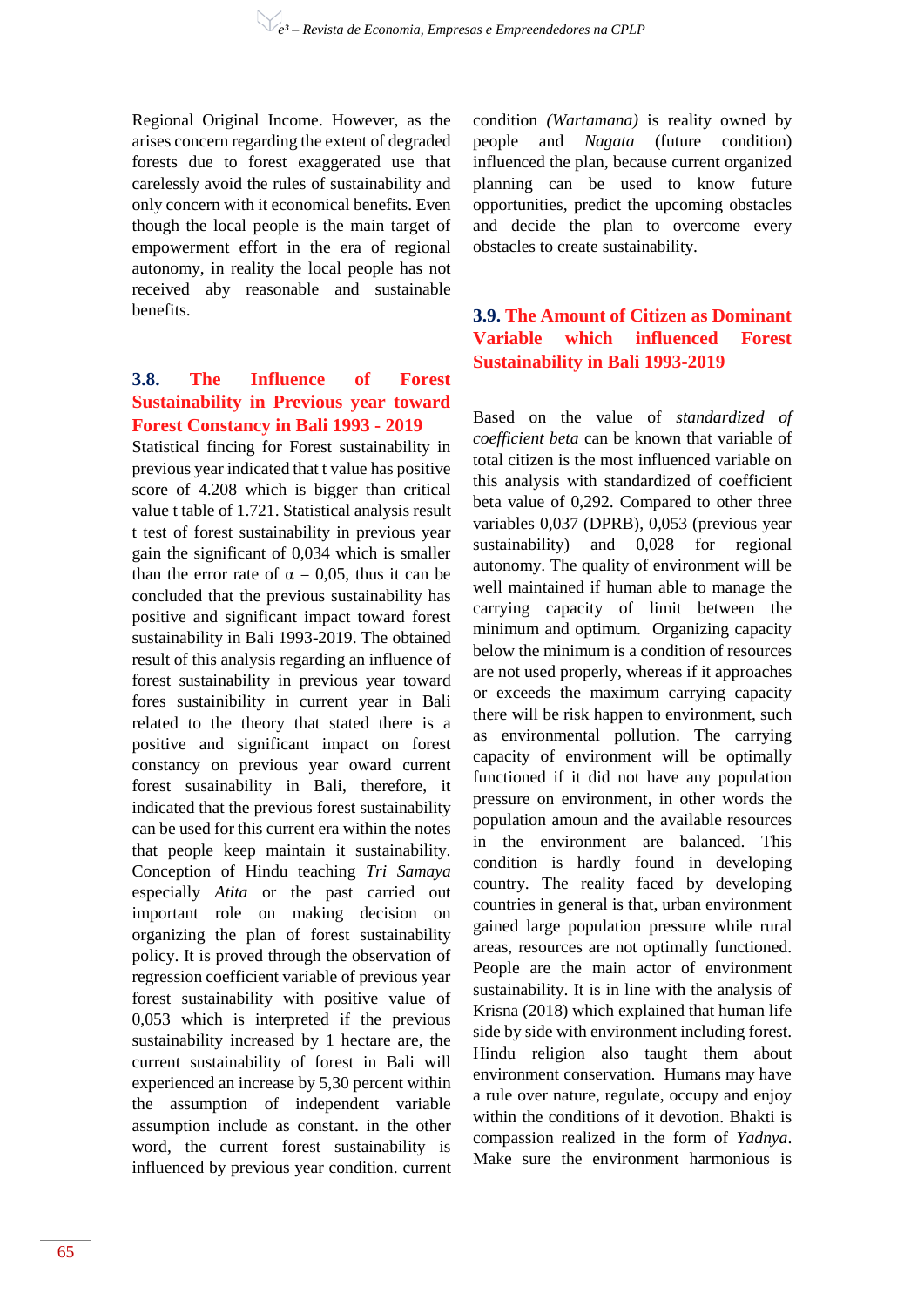clearly the obligation and needs of Hindus. Inside *Atharwa Weda* XII:1 explained that:

*Satyam brhad rtam naram diksa tapo brahma yajnya prthirviam dharayanti*

Likewise in the Tri Sandya mantra explained that:

*Om bhur bhvah swah Om Narayana evedam sarwam yad bhutam yasca bahwyam Mahadewa sarvaprani hitam karah*

This means:

*Om is an earth, sky and air. Narayana is all of this, which has been exist and will be there Mahadewa give grace to all beings*

Thus, damaging and polluting environment means insulting God. Inside *lontar agastya parwa* and *Arjuna Wiwaha* (Hindu Traditional Literature) explained that there are three actions which cause happiness for people. Those three actions called as *Tapa,* Yadnya and *Kirti. Tapa* means life under control means and holding fast to the truth, *Yadnya* means sacrificing their ego and *Kirti* means doing real work to create a harmonious relationship among God, human and nature*.* Related to those explanations, there are six *kirti* that has to be applied on this universe conservation 1) *Jagat kirti* (earth conservation), 2) Samudera *kirti* (marine conservation), 3) *Danu kirti* (lake conservation), 4) *Jana kirti* (preservation among humans), 5) *Atma kirti* (self-conscious) and 6) *Wana kirti* (Forest Conservation). Besides Hindu religion concept about life purposes, environmental conservation (forest) which applied on every religion literary text, rituals that specifically correlate with nature conservation are also performed such as the *Bhuta Yadnya* ritual which is intended to harmonize and purify the universe to reach Bhutahita or *Jagadhita*. According to Hindu the basic elements that build nature called as *Panca Maha Bhuta (Pertiwi, apah, teja, bayu dan akasa). Panca Maha Bhuta* formed by a subtle element called *Panca Tan Mantra* which consists of *gandha* (smell), *rasa* (taste), *sparsa* (light), appearance (form), *sabda* (sound). This taught is foundation of love toward natural environment in Hindu. Bali is the right place to obtain those concepts. The concept of *Segara-* *giri or pasir ukir*, *Padma Bhuwana* until *Tri Hita Karana, Tri Mandala, Tri Angga* and other Hindu teachings, this is the argument which underlying in Bali that population is dominant variable that influences forest preservation.

## **3.10. The Influence of All Variables in Long-Term Capacity**

For coefficient constant and long-term coefficient, counted by the amount of regression in short-term coefficient divided by  $δ$  which  $δ = (1 - 0.053) = 0.947$ ,  $δ = 0.947$  is an *adjustment coefficient* means a participated coefficient of Forest Sustainability similar with the estimation Forest Sustainability. In this case, it needs an adjustment time of 0,947 x 12 months  $= 11.36$  months  $= 341$  days. Contribution of natural resource for economical development until 1930 explained that a region economical condition in one area or development of people in one area can be seen by how much those areas owned natural resources. Until today, there is still much opinion that stated the country experienced proverty because they experienced lack of natural resources. It is true that the limitation of low income in one country because there are not ebough resources whether it based on quality or quantity. Contribution of natural resource will become lower, but based on the reality, if a country have more advanced in economical way based on wuantity, thevariant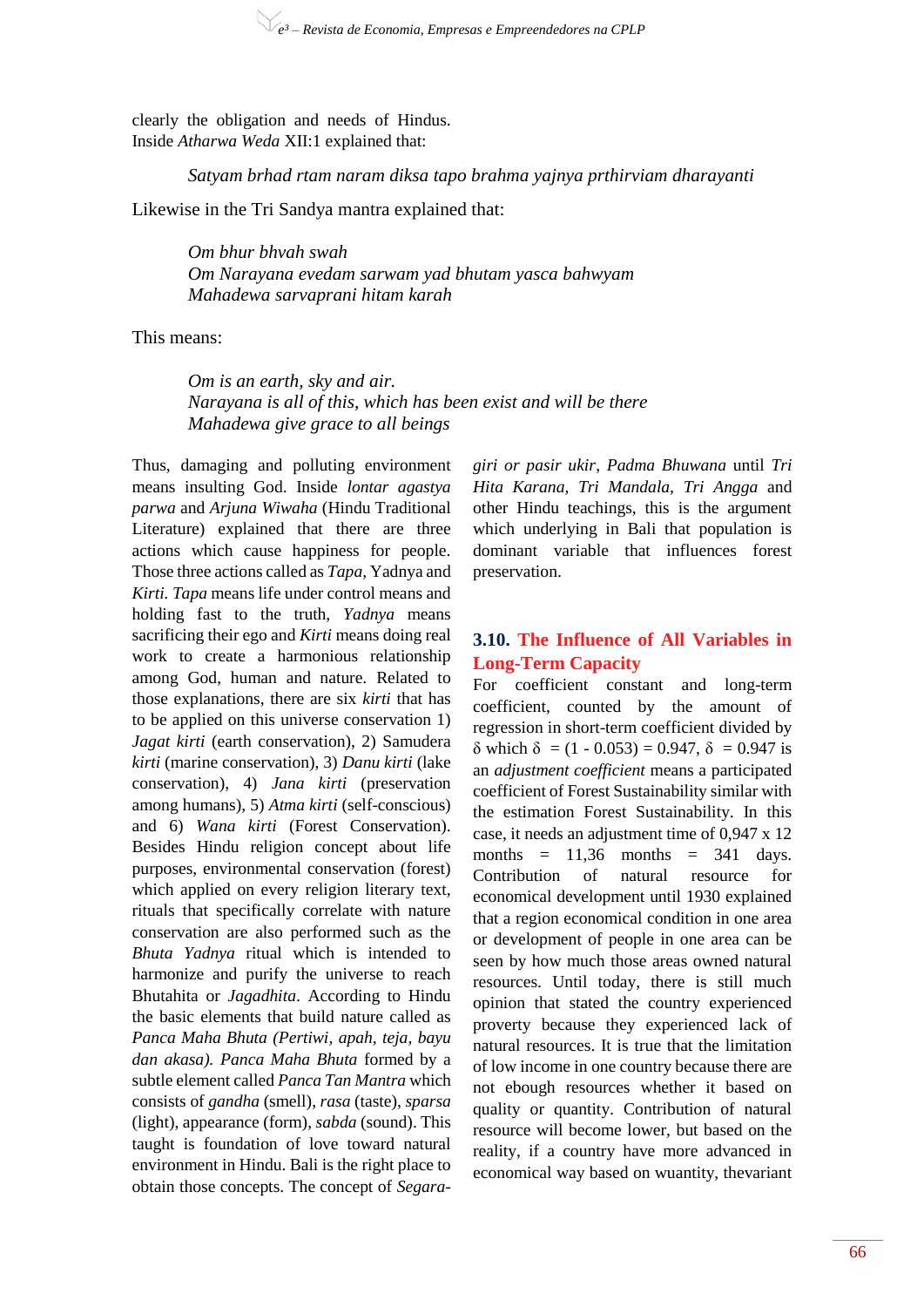of it natural resource will change from potential natural resource to real natural resource. because factually, there will be more concern regarding economical growth and economical development, there are moch natural resources which need to be processed, and it will reduce the existing natural resources, especially non-renewable resources, however renewable resource will be harder to get. Though it renewable, if this resources keep being used, and they not carefully used it, thus natural resources will become rare item. Moreover, the entire activities of Forest Sustainability can not be separated with the aspect of planning that deciding what activities they should done for the future, it also need strategic, rational and measured consideration. Thus, Economic social growths will not distructed any aspect of Forest Sustainability and it is relatable within the concept of sustainable development and environmental based.

# *4.*

# *Conclusion anda Implication* **4.1. Conclusion**

The result of this analysis showed that simultaneously and partially, Domestic Product Regional Bruto, the amount of citizen, regional autonomy policy and Forest Sustainability from previous year has significant influence toward Forest Sustainability in Bali 1993 to 2019 within the trust level of 95 percent. Variable of people number is a determinant that has dominant influence on Forest Sustainability in Bali that carried out the value of standardized of coefficient beta with highest number pf 0,292.

## **4.2. Implication**

Forest as the source of development has real benefit for human life, whether it ecologically, social culture or economic in dynamic way. Therefore, people needs to take a good care of forest, protect it and used it well, have a responsibility for all the people life prosperity in Indonesia wheteher it for current generation or future generation. Natural resources management and it relation with environment not only considered based on it benefit for temporary resource, but also based on it benefit for long-term capacity. It can be done by internelization of negative externality which caused by economical development and strong commitment to conserve the forest. Thus, it will be related to governmental vision of Bali which called as *Nangun Sad Kerti Loka Bali.*